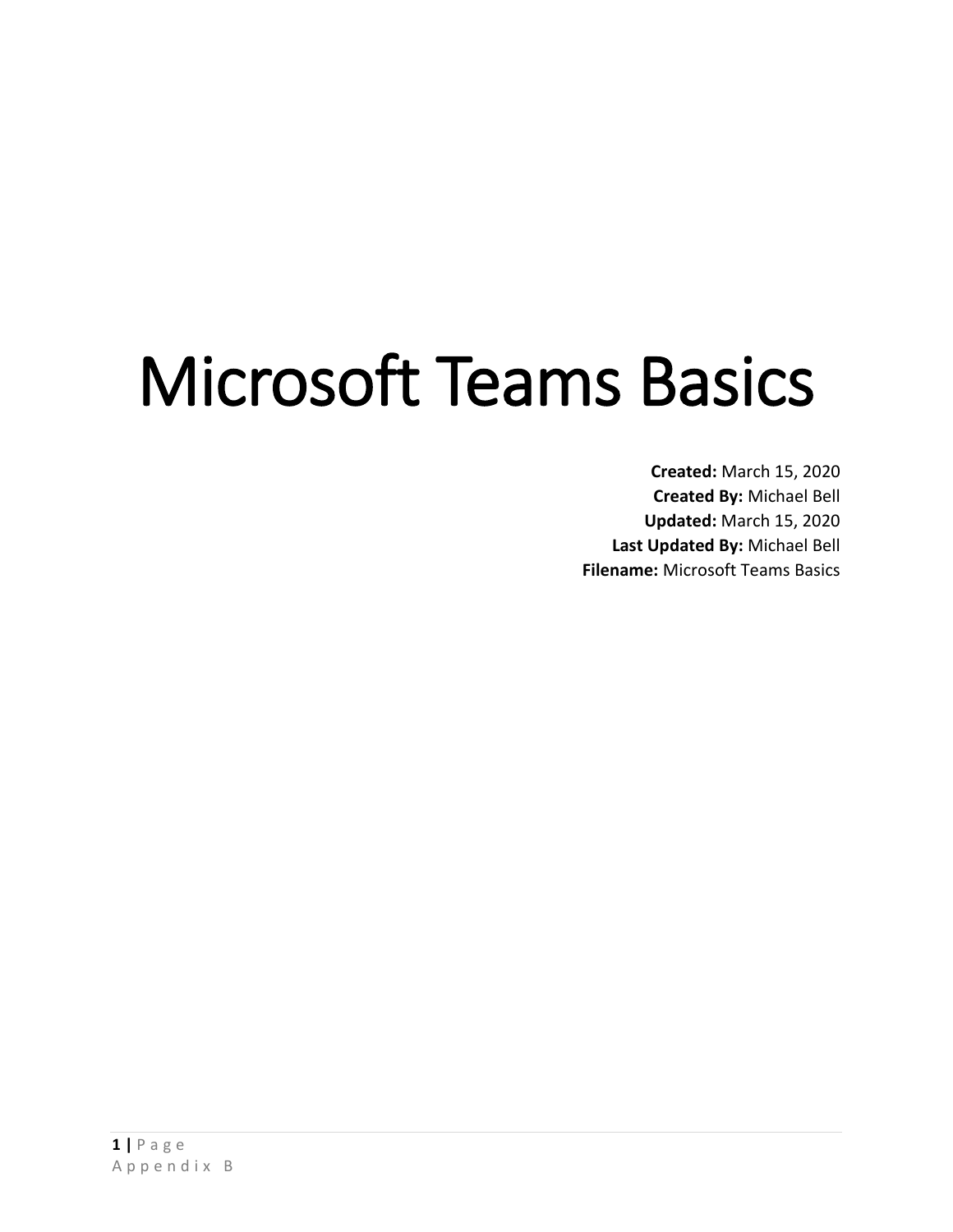# Table of Contents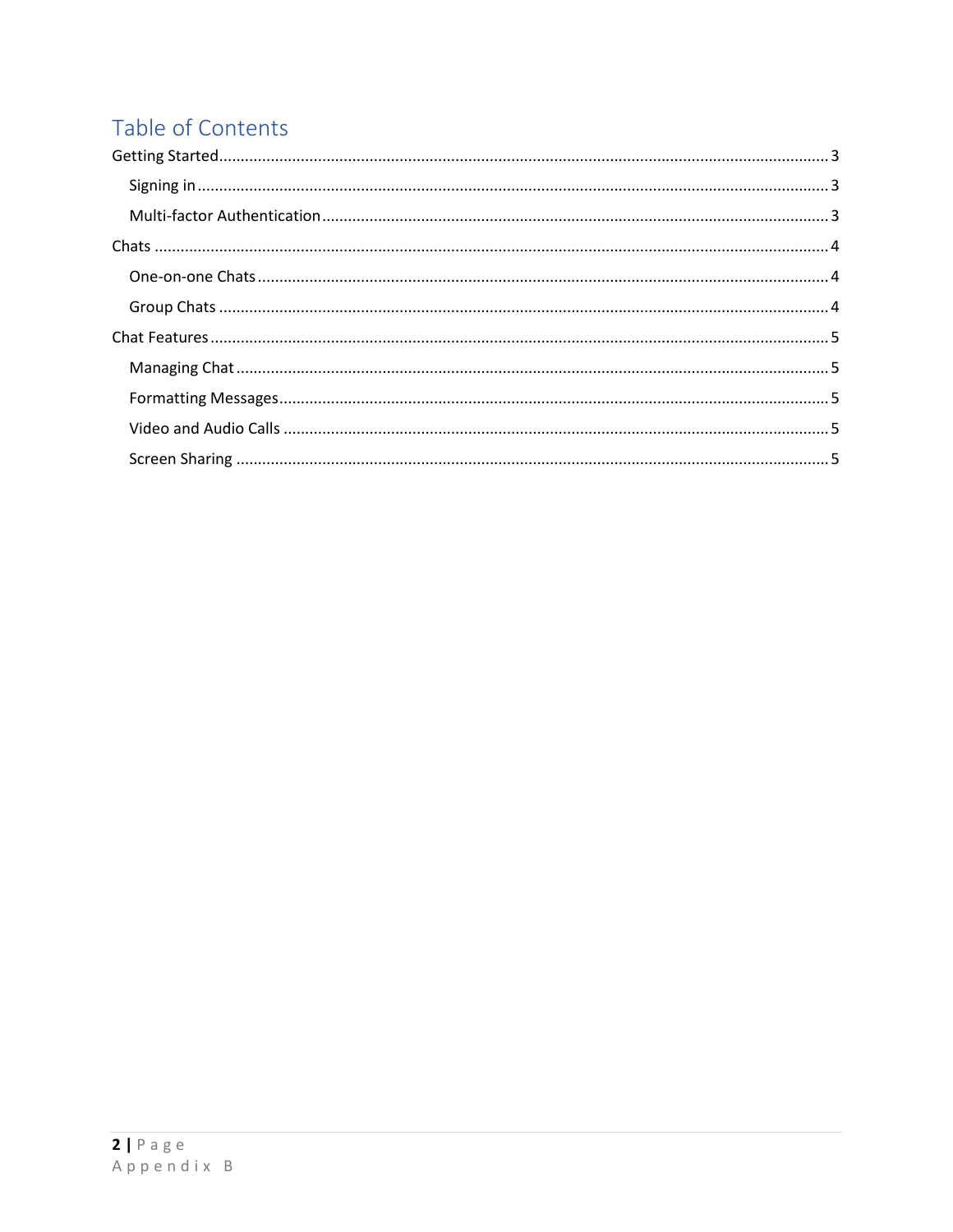# <span id="page-2-0"></span>Getting Started

## <span id="page-2-1"></span>Signing in

Launch Teams and sign in using your Niagara College email address [\(username@niagaracollege.ca\)](mailto:username@niagaracollege.ca) and password. You can download Team[s here](https://teams.microsoft.com/downloads) if required.

| Microsoft Teams |                                                  | $\Box$<br>$\times$ | <b>Di</b> Login to Microsoft Teams<br>□                                                                                                                                                                   | × |  |  |  |  |  |
|-----------------|--------------------------------------------------|--------------------|-----------------------------------------------------------------------------------------------------------------------------------------------------------------------------------------------------------|---|--|--|--|--|--|
|                 | <b>Microsoft Teams</b>                           |                    | nc Niagara College Canada                                                                                                                                                                                 |   |  |  |  |  |  |
|                 |                                                  |                    | mbell@niagaracollege.ca                                                                                                                                                                                   |   |  |  |  |  |  |
|                 |                                                  |                    | <b>Enter password</b>                                                                                                                                                                                     |   |  |  |  |  |  |
|                 |                                                  |                    | Password                                                                                                                                                                                                  |   |  |  |  |  |  |
|                 |                                                  |                    | Forgot my password                                                                                                                                                                                        |   |  |  |  |  |  |
|                 | Enter your work, school,                         |                    | Sign in with another account                                                                                                                                                                              |   |  |  |  |  |  |
|                 | or Microsoft account.                            |                    | Sign in                                                                                                                                                                                                   |   |  |  |  |  |  |
|                 | Sign-in address                                  |                    |                                                                                                                                                                                                           |   |  |  |  |  |  |
|                 | Sign in                                          |                    | New user? You must visit                                                                                                                                                                                  |   |  |  |  |  |  |
|                 | Not on Teams yet? Learn more<br>Sign up for free |                    | https://www.niagaracollege.ca/mync/register/ and set<br>your password before you can log in. Need more<br>help? Contact the ITS Helpdesk<br>itshelpdesk@niagaracollege.ca or call 905-735-2211 x<br>7642. |   |  |  |  |  |  |
|                 |                                                  |                    |                                                                                                                                                                                                           |   |  |  |  |  |  |

## <span id="page-2-2"></span>Multi-factor Authentication

When signing in off campus, you may be prompted to confirm your identity using Multi-factor authentication (MFA). You will approve the sign in via text, phone call or authenticator app.



More information on MFA can be found here:<https://its.niagaracollege.ca/multi-factor-authentication/>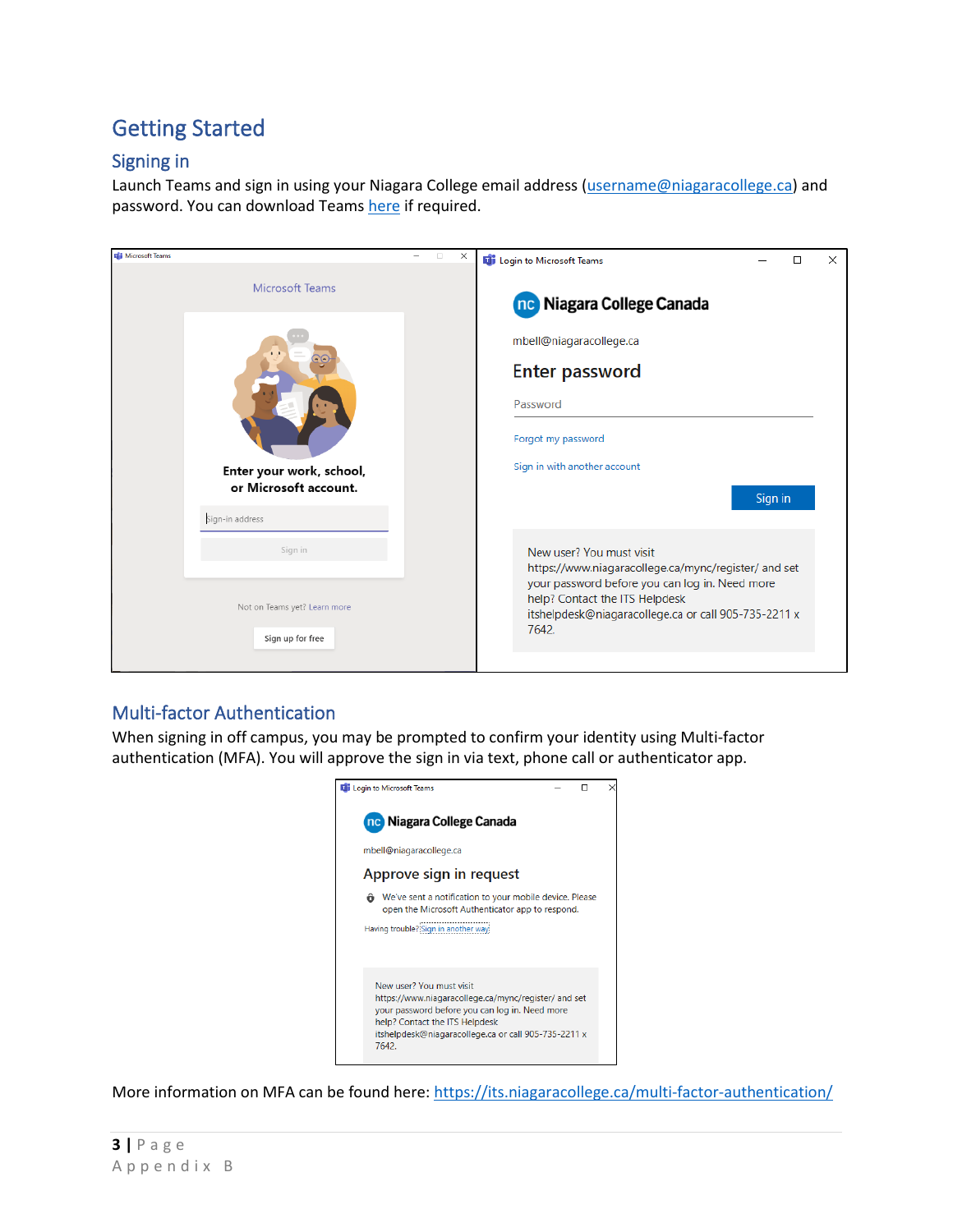# <span id="page-3-0"></span>**Chats**

## <span id="page-3-1"></span>One-on-one Chats

You can create chats by selecting **New chat**  $\mathbb{Z}$  at the top of your chat list.



Once you've selected **New chat**  $\mathbb{E}_{i}$  in Teams and entered the person's name, compose your message in the box at the bottom of the chat. When you're ready, select **Send**  $\triangleright$  . This starts the chat.

## <span id="page-3-2"></span>Group Chats

Start one the same way you start a one-on-one chat: select **New chat**  $\mathbb{E}$  at the top of your chat list. Select the down arrow to the far right of the **To** field and type a name for the chat in the **Group name** field. Then, type the names of the people you'd like to add in the **To** field.

| 72                      |  |
|-------------------------|--|
| Group name:             |  |
| To: Start typing a name |  |

This starts a new conversation.

Everyone who has access to the group chat can send messages. You can include up to 100 people in a group chat. To see who's in a group chat, hover over the number of participants in the chat header to show a list of everyone's names.

To add people to a chat, click on **Add people** in the top-right, then type their name or email address.

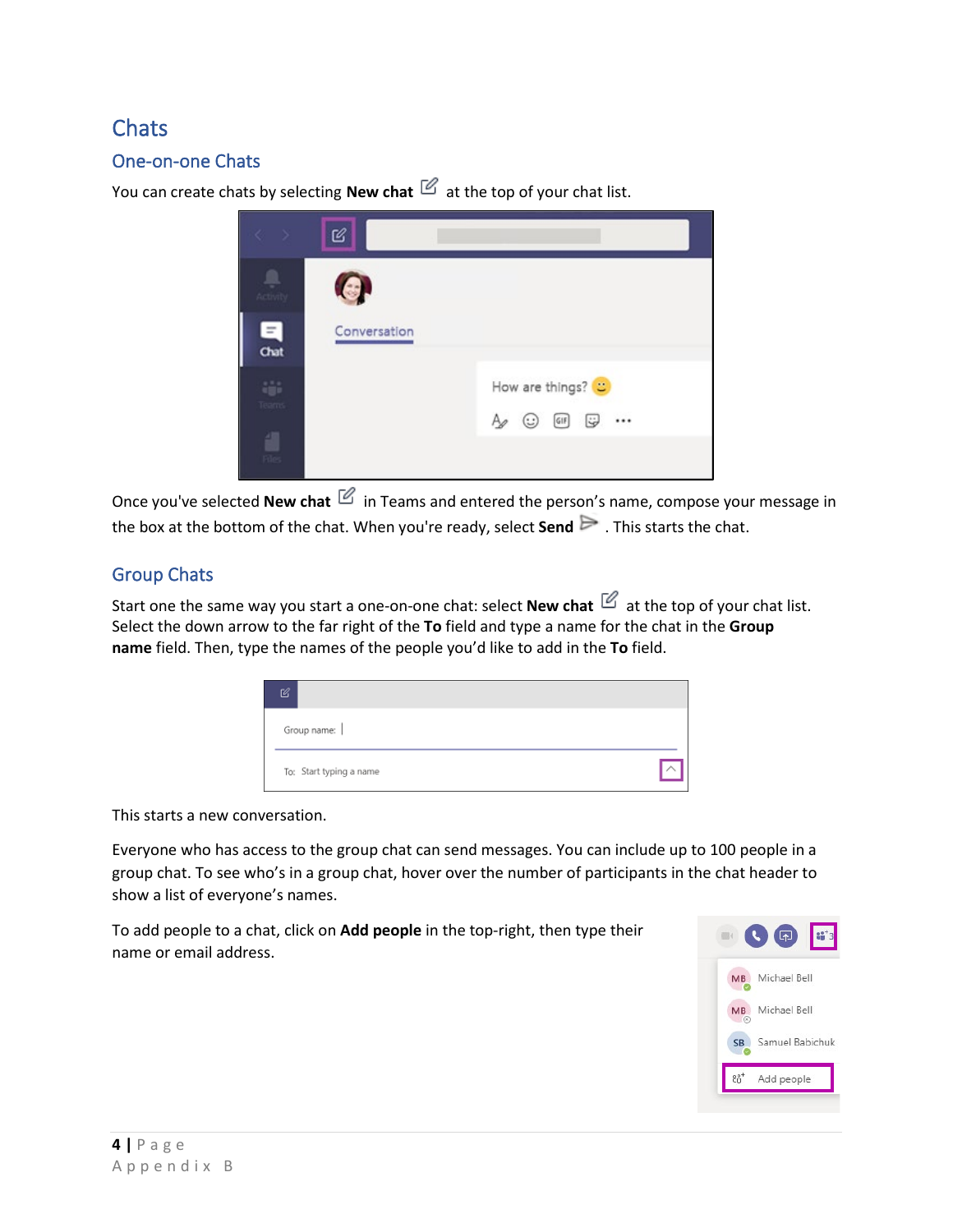# <span id="page-4-0"></span>Chat Features

## <span id="page-4-1"></span>Managing Chat

When you mouse-over a message a horizontal tray will appear, containing reaction icons and a more (**…**) menu. From the (**…**) menu you can see who read the message, delete or edit messages, or save the message.

| SB mics they have for                                                       | Save this message     |
|-----------------------------------------------------------------------------|-----------------------|
| inking we could use                                                         | Edit                  |
|                                                                             | 而<br>Delete           |
|                                                                             | Mark as unread<br>66  |
| . so I think they come c                                                    | Translate<br>at6      |
| many cases Thoughts<br>A settings because chai<br>les to assist these users | Œ<br>Immersive Reader |
| be good enough for th                                                       | Read by 3 of 6<br>ଚ   |
| c anyway                                                                    |                       |

#### <span id="page-4-2"></span>Formatting Messages

When chatting, you also have the option to format your messages. To open your [formatting options,](https://support.office.com/en-us/article/format-a-message-in-teams-9f7c64e4-0316-472f-b1e8-430cebcfc1e5)

select **Format**  $\Delta$  beneath the box where you type your message. You'll get a larger message box with many of the formatting options you'd see from Word.

|                    |                                                                                                                                                       |  | <b>B</b> $I \cup S \mid \forall$ <u>A</u> aA Paragraph $\vee$ $I_x \mid \Leftrightarrow$ $\cdot \equiv$ $\equiv$ $\mid$ $\mid$ $\mid$ $\cdot$ $\mid$ $\cdot$ $\cdot$ |  |  |  | 而 |
|--------------------|-------------------------------------------------------------------------------------------------------------------------------------------------------|--|----------------------------------------------------------------------------------------------------------------------------------------------------------------------|--|--|--|---|
| Type a new message |                                                                                                                                                       |  |                                                                                                                                                                      |  |  |  |   |
|                    |                                                                                                                                                       |  |                                                                                                                                                                      |  |  |  |   |
|                    |                                                                                                                                                       |  |                                                                                                                                                                      |  |  |  |   |
|                    |                                                                                                                                                       |  |                                                                                                                                                                      |  |  |  |   |
|                    |                                                                                                                                                       |  |                                                                                                                                                                      |  |  |  |   |
|                    | $\begin{array}{ccc} \mathcal{C} & \odot & \boxdot \boxdot \boxdot \end{array} \begin{array}{ccc} \mathcal{C} & \mathcal{C} & \mathcal{C} \end{array}$ |  |                                                                                                                                                                      |  |  |  | ⊳ |

#### <span id="page-4-3"></span>Video and Audio Calls

You can start video or audio calls with group or one-on-one chats.

To start a video call with your chat, click the video camera icon in the top-right of the chat window. The icon will be greyed out if you do not have a camera on or connect to your device.



To start an audio call with your chat, click the phone icon in the top-right of the chat window. Everyone in the chat will receive the call.

Once in the call, you will have the option to (from left to right in the image below) share video, mute/unmute your microphone, share your screen, more menu (**…**), show/hide conversation, show/hide participants, and hang up.



<span id="page-4-4"></span>In large chats, it's a good idea to mute your microphone unless you're actively speaking.